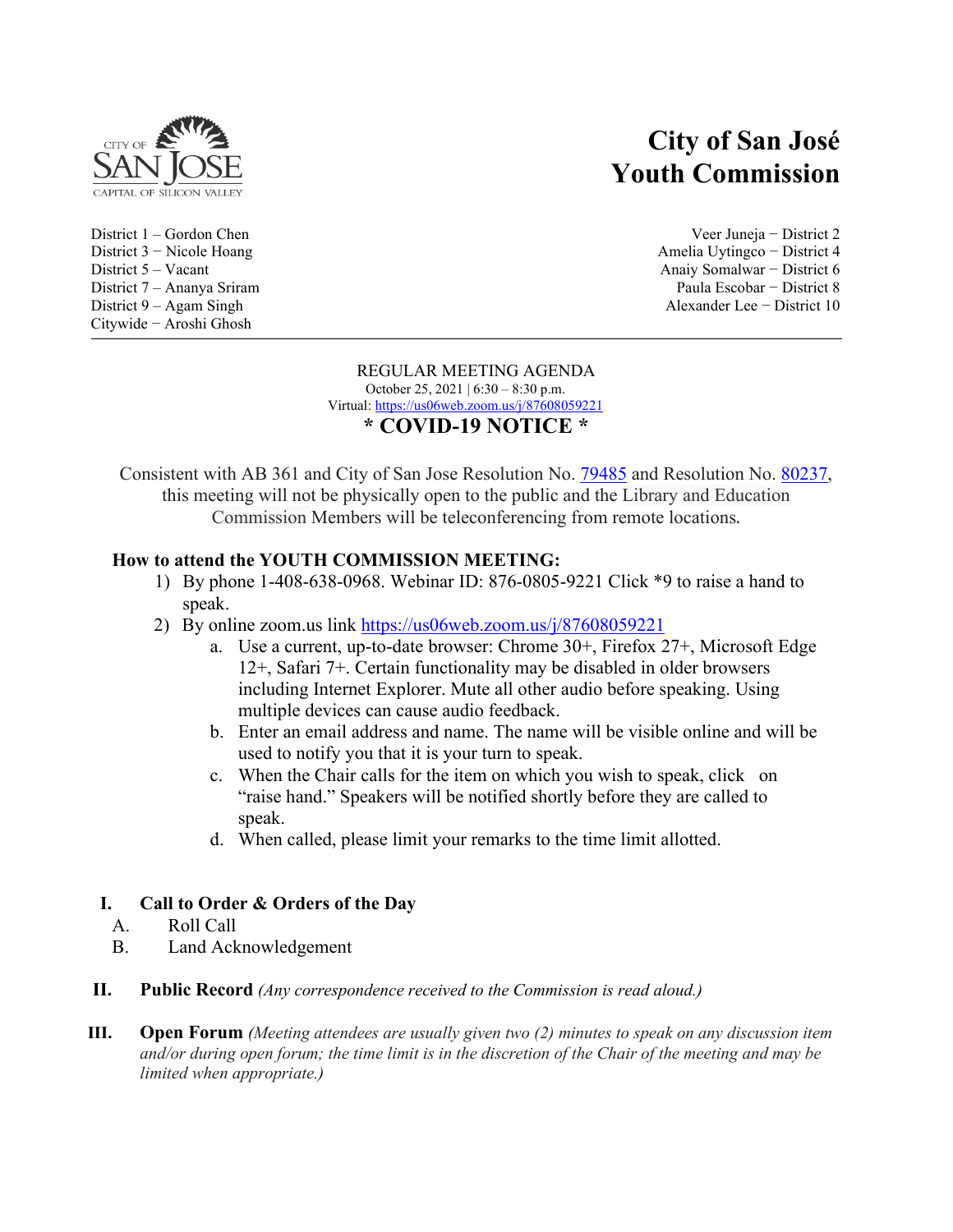- **IV. Consent Calendar** *(Items on the Consent Calendar are voted on with one motion that encompasses all the items listed. The Commission can vote to remove items from the list for discussion. Items removed for discussion would require a separate vote.)*
	- A. Approve September 27<sup>th</sup>, 2021 [Meeting M](https://www.sjpl.org/sites/default/files/2021-10/YC%209.27.2021%20Regular%20Minutes.pdf)inutes.
	- B. Approve September 27<sup>th</sup>, 2021 [Attendance Record](https://www.sjpl.org/sites/default/files/2021-10/Youth%20Commission%209.27.2021%20Attendace%20Record.pdf).
	- C. Approve District specific Youth Advisory Council (YAC) Work Plans. 1. [District](https://www.sjpl.org/sites/default/files/2021-10/District%208%202021-2022%20Workplan.pdf) 8

### **V. Discussion/Action Items**

A. Held from September 27<sup>th</sup>, 2021, Item No. 5D: Discuss and approve District 4 Policy Proposal regarding [vehicles.](https://www.sjpl.org/sites/default/files/2021-10/D4%20Policy%20Recommendation_%20Electric%20Vehicles.pdf) (A. Uytingco)

The Commission will discuss updates made to the proposal by Commissioner Uytingco, and vote to approve the electric vehicle policy proposal created by District 4.

B. Discuss and approve District 3 Policy Proposal regarding [parking requ](https://www.sjpl.org/sites/default/files/2021-10/Policy%20Proposal%20-%20Parking%20Requirements%20in%20San%20Jose%20.pdf)irements. (N. Hoang)

The Commission will discuss and vote to approve the parking requirements policy proposal created by District 3.

### **VI. Reports and Information Only**

- A. [Parks, Recreation, and Neighborhood Services Fee Study Report](https://www.sjpl.org/sites/default/files/2021-10/10.25.21%20Youth%20Commission-%20PDO.PIO%20Fee%20Study%20Overview.pdf) (N. Burnham, R. Ross)
- B. Council Liaison Report (P. Andrade)
- C. San José Library Report
- D. Commission Chair Report (N. Hoang)
- E. Commissioners' Reports per City District *(Each Commissioner will receive 2 minutes for their report unless additional time is requested from the Chair. Additional time will be at the discretion of the Chair.)*

### **VII. Items for Future Commission Meeting Agendas**

Commissioners can utilize this time to identify items which may be considered for future meeting agendas. Commission Chair will decide which items will be placed on the following Agenda.

#### **VIII. Adjournment**

*The next regular meeting will be November 22nd, 2021, via Zoom webinar at 6:30 p.m.*